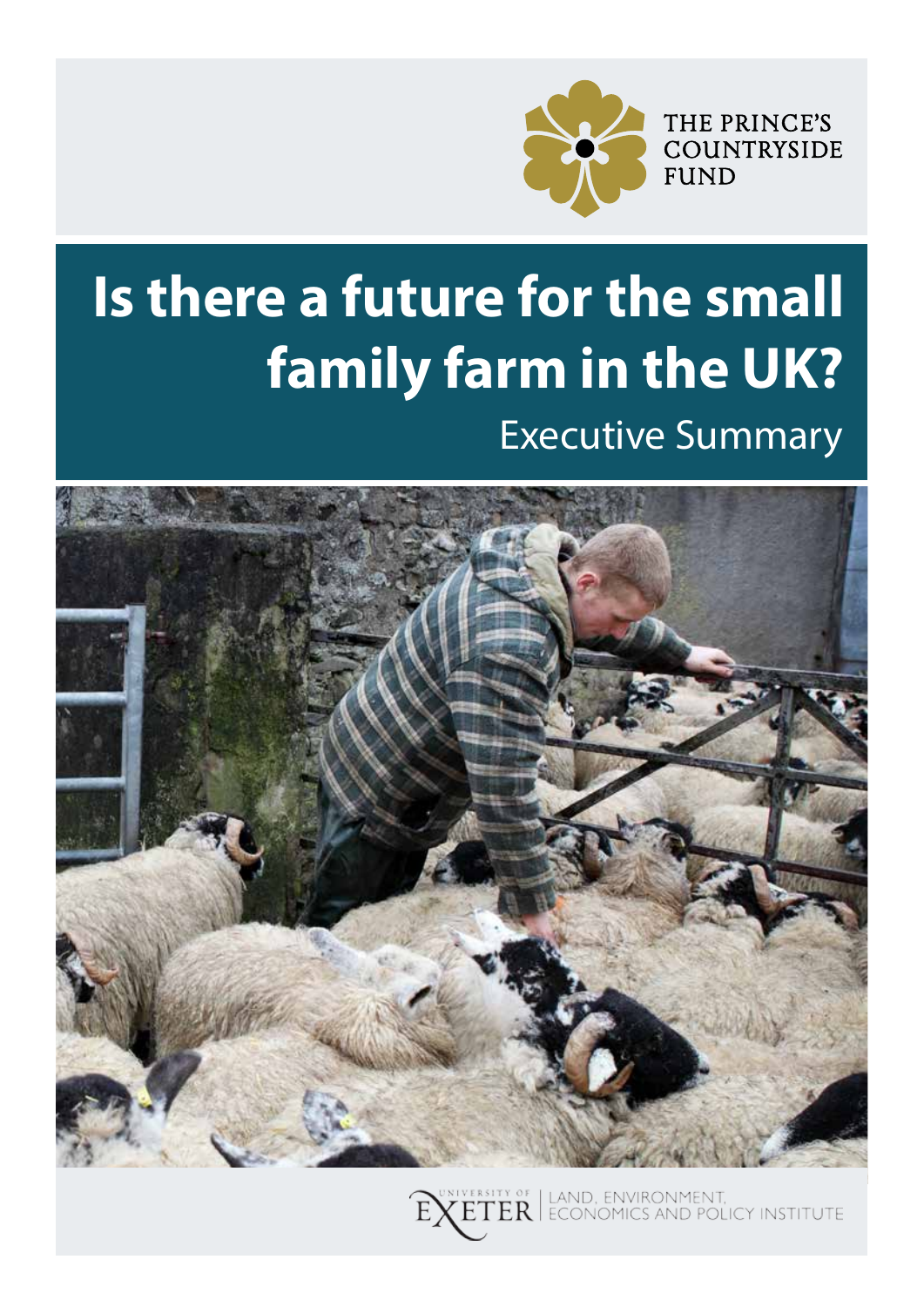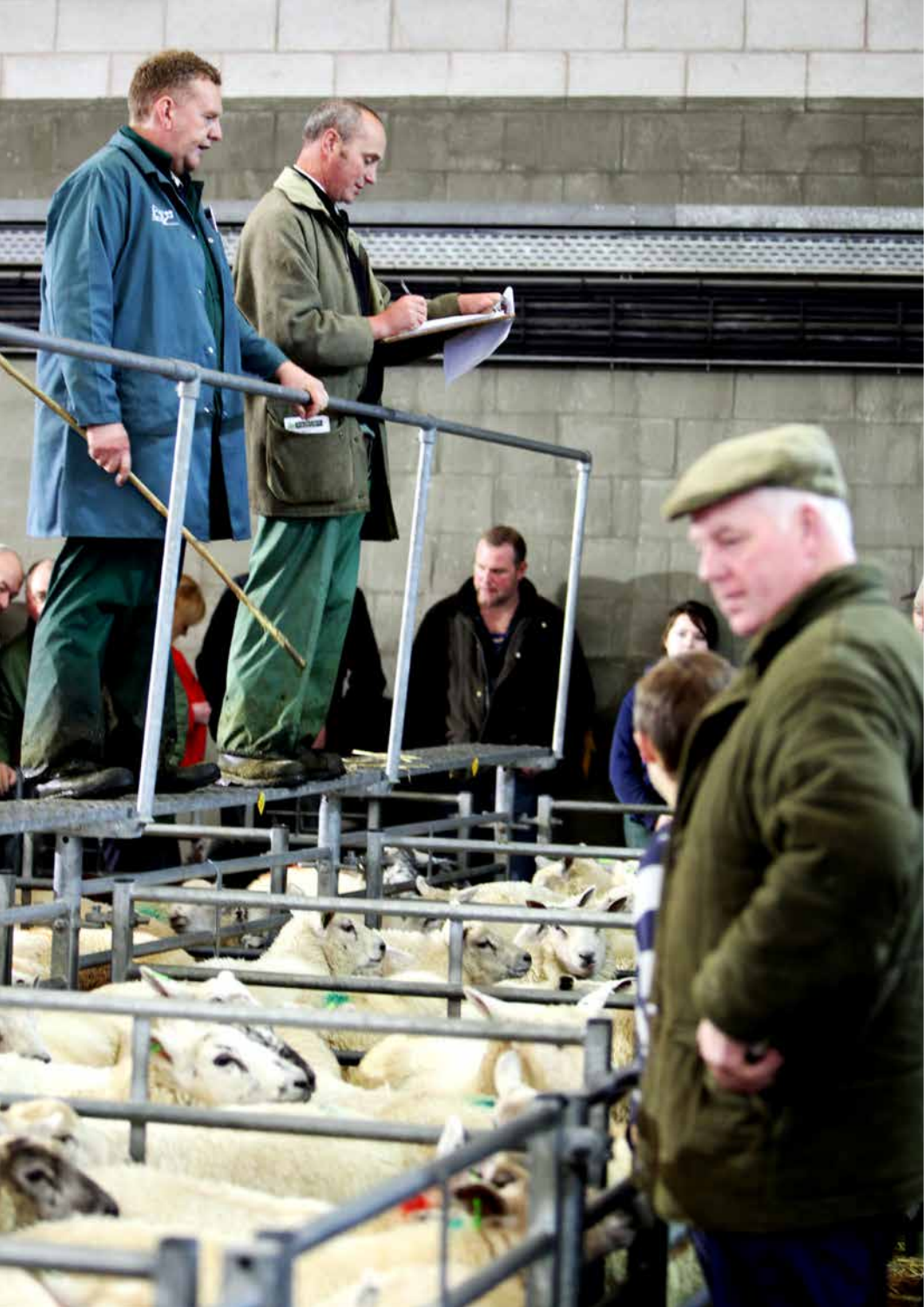## **Executive Summary**

#### Introduction

For the purposes of this research, we consider a small farm to be a farm that needs the labour input of up to two people, or to use technical language, a standard labour requirement of two full time labour equivalents. This notion of a one to two-person farm, we feel, best captures the small family farm that characterises the sector we are interested in. The definition of family farming is even more elusive than 'small farm'. We use it because in a common-sense way most people know what they mean by a family farm. The extent of the decline of use of hired labour in agriculture is such that many farm businesses are family farms in terms of being family owned businesses worked both managerially and largely operationally by family members. The majority of small farms are family farms in these terms, but not all family farms are small.

The merits or otherwise of small family farms have not been so keenly debated in the UK in recent years as was once the case, and this is reflected in a relatively modest recent literature on the influence of farm size and the positive or negative aspects of small farming. Nevertheless, advocates of small family farms regard their contribution as distinct and worthy of support. One of the main purposes of this report is to examine the extent to which these claims for the virtues of small or family farming can be justified and, if a case can indeed be made for their continued role in UK agriculture, what might be done to improve their viability and resilience. It is very clear, as illustrated in this report, that the current challenges facing agriculture as a whole and, we would argue, small farms in particular, are very grave.

We set out to explore the future for small family farms with the following specific objectives:

- **1)** To identify the extent and pace of change in the number of small farms and to consider the drivers of change.
- **2)** To provide insights into the types of farming that may be supplanting traditional small farms.
- **3)** To identify the characteristics of small farms and what they contribute to agriculture, the rural economy and the countryside, including the positive role small farms might play in responding to contemporary global challenges associated with food security and climate change; and how their decline might impact on food production and environmental management.
- **4)** To identify ways in which policies and market mechanisms might be adjusted to increase the viability of small farming.
- **5)** To consider ways in which small farmers might improve performance and viability including consideration of efficiency, added value, diversification, co-operation, and succession.
- **6)** To make recommendations.

The research on which this report is based took place between November 2015 and May 2016, and relied for the most part on the use of research completed or already underway, as well as the use of existing data sets to throw light on the small farm question. This combination of methods and sources comprised a literature review; specially commissioned analysis of Farm Business Survey Data; analysis of a 2016 postal survey of 1,251 farmers in South West England (The SW Farm Survey); a detailed case study of land occupancy change in a single West Country parish since 1941; key interviews with seven agricultural sector experts; a workshop attended by 17 farmers and other experts, held in May 2016; and 21 responses to a call for evidence. Taken together, we argue that the evidence from this range of sources presents a compelling and rigorous case.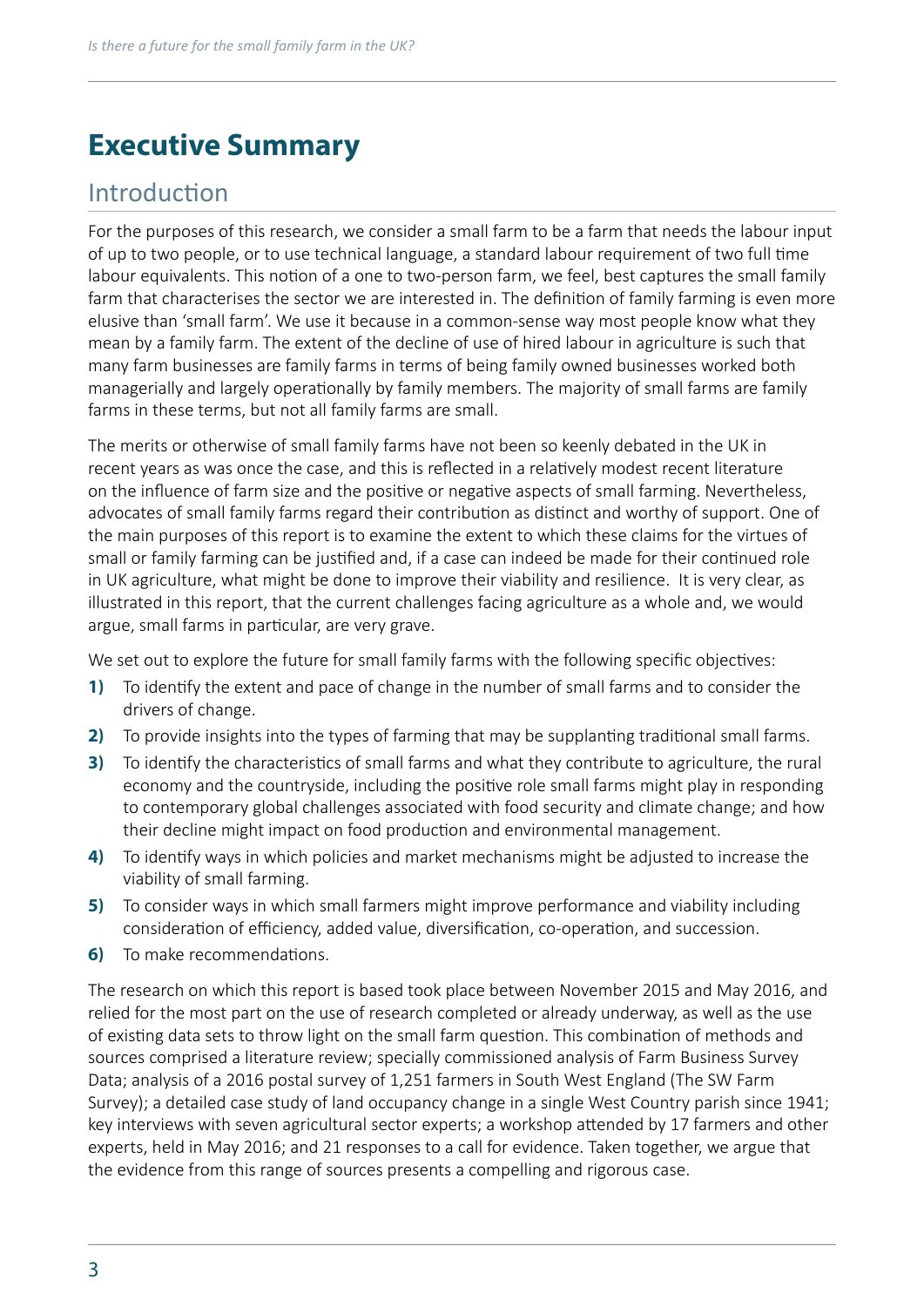#### The small family farm over time

When observing recent changes in the number of farms (small or otherwise) it is easy to forget that the apparent constant process of farm size change is actually a fairly recent phenomena and that until the 1950s and 60s farm size was relatively stable. Data supplied by Defra from the annual June Survey indicated that since the beginning of the century small and very small farms have experienced a much steeper decline in numbers compared to their larger counterparts. However, such 'official' statistics give an incomplete story and obscure the extent and pace of change. For instance, they may under-estimate the number of very small or micro holdings which fall below the June Survey radar. Conversely the number of active famers may be exaggerated when, for tax reasons, many farmers appear in the June Survey as active businesses when in reality they are no longer actively farming. Moreover, the June Survey fails to identify a range of 'unconventional' occupancy arrangements. The collective impact of this may be to over-estimate the number of active small farms whilst under-estimating the number of large farms.

We examined some of these issues through a detailed case study of a single West Country parish spanning a period of 75 years and this revealed a complex pattern of change with the consolidation of land in the hands of large farmers and the number of farms declining by a half; alongside some new farm formations and fragmentation of land holdings. This confirms earlier work which emphasised the stability of family farms as the main institutional units in the countryside at the same time as ever more complex land occupancy and management arrangements and a greater diversity of ways of 'being a farmer'. Data from the SW Farm Survey also points to the longevity of farming families, alongside considerable farm business change in recent years. On average, farming families in the survey have been farming either the same farm or in the general vicinity for 105 years. Only 8% were new entrants in the strictest sense of being the first member of their family to enter farming and who had not personally farmed anywhere else.

Small family farms, like any others, are subject to a wide range of influences on their behaviour including powerful economic, policy and regulatory drivers as well as internal farm family or farm household drivers of change, and while it would appear unlikely that there are any specific, unique small farm drivers of change, there may be a specific small farm dimension or response. A considerable body of evidence suggests that family events and processes such as births, marriage, ageing, succession and retirement can trigger change and restructuring in agricultural businesses. In terms of small family farms, there is a well-known association between small farm size and a lack of a successor which will make it harder for the older generation to step back if there is no one else to do the work.

Broadly speaking, farmers face two business choices in order to cope with declining economic fortunes: either to focus on a farming solution or to redeploy resources away from agricultural production. In reality, it may be a combination of the two or farmers may vacillate between the two courses of action with periods of off-farm work generating income interspersed with a focus on the farm. There are, of course, two further options open to farmers. First, they may cease farming, either entirely through selling up the farm or by letting their land. Or secondly, they might tighten the belt and continue business as usual. One of our interviewees highlighted the role of the Basic Payment Scheme in facilitating the latter option.

Looking to the future, evidence from the SW Farm Survey suggests that for a significant proportion of operators of small farms, the near future will see them retiring or otherwise leaving agriculture. It is entirely appropriate in many instances that this should be so. Life decisions have to be made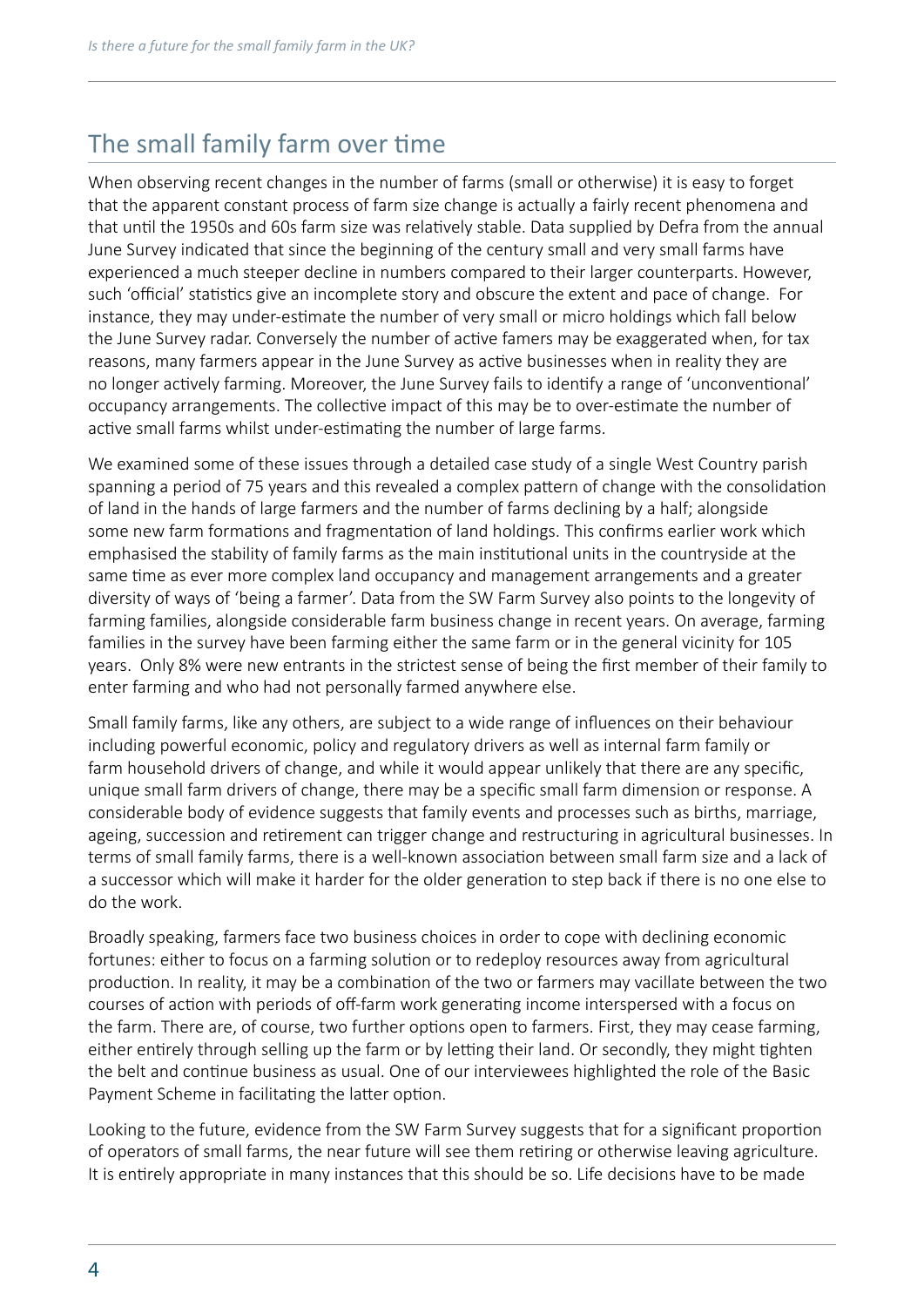and people retire from work. What is of concern to us is whether the ranks of these small farms can be replenished by active and economically vibrant new small farms or whether, as seems more likely unless current trends are modified or reversed, their land and property is taken up by a combination of expanding large farms and residential life-style purchasers.

#### The distinctive contribution of small farms

Advocates of the small family farm make a strong case for the positive contribution that such farms make to rural life and the countryside. Although evidence is uneven, as suppliers of local food and labour, often deploying a deliberate strategy of connecting with consumers, small farms are well placed to contribute to their communities.

Evidence from the SW Farm Survey suggests that small family farms support a greater density of employment, employing more workers per unit area than larger farms. Submissions to the call for evidence identified that because of the challenges faced by small farms they have to do things differently and have a strong motivation to innovate.

The social dimension of the role of farms ranges from creating employment, helping to sustain rural services and community institutions, through to the personal benefits of working on a small scale farm and even contributing to the national character. Whilst the stakeholder workshop identified manifold contributions of small farmers playing a community role such as on Parish Councils and removing fallen trees, the evidence available from previous studies identifies a more recent withdrawal of farmers from the community. Such lack of social interaction then affects farmers' propensity to establish new enterprises as well as having an effect on their well-being.

Small farmers are more likely than their larger counterparts to see farming as essential to the local community and contributions to the call for evidence provided many examples of their support to local social capital. The available empirical evidence suggests however, that the contribution of small farms to the environment is more complex. Contributors made the case for their farming in an environmentally friendly manner and while small farms only manage a small proportion of the land, they do play a fundamental role in the collective provision of rural environmental services, although small farms appear to be less equipped than larger ones to meet the challenges of soil and water quality management.

For the most part, the evidence suggests that the relationship between farm size and environmental value, community connections and so on is highly complex rather than clear cut. There is a complex interplay of size, farm type, attitudes and behaviour and in favourable conditions this interplay can result in a very positive role for small farms.

In addition to highlighting the benefits of small farms, proponents point to the consequences of a decline in the number of such farms. The loss of small farms, it is argued, is associated with fewer people on the land and fewer to play formal or informal roles in communities. Further declines in the number of small farms could mean fewer local suppliers of food and other services. The environmental implications would depend very much on what replaces small farms and it would be just as dangerous to assume that all large farms are environmentally damaging as it would to assume that all small farms are environmentally beneficial. Ultimately, rather than privileging one set of farm structures over another it a question of maintaining a diversity of farm size structures. And it is this diversity that is now under threat.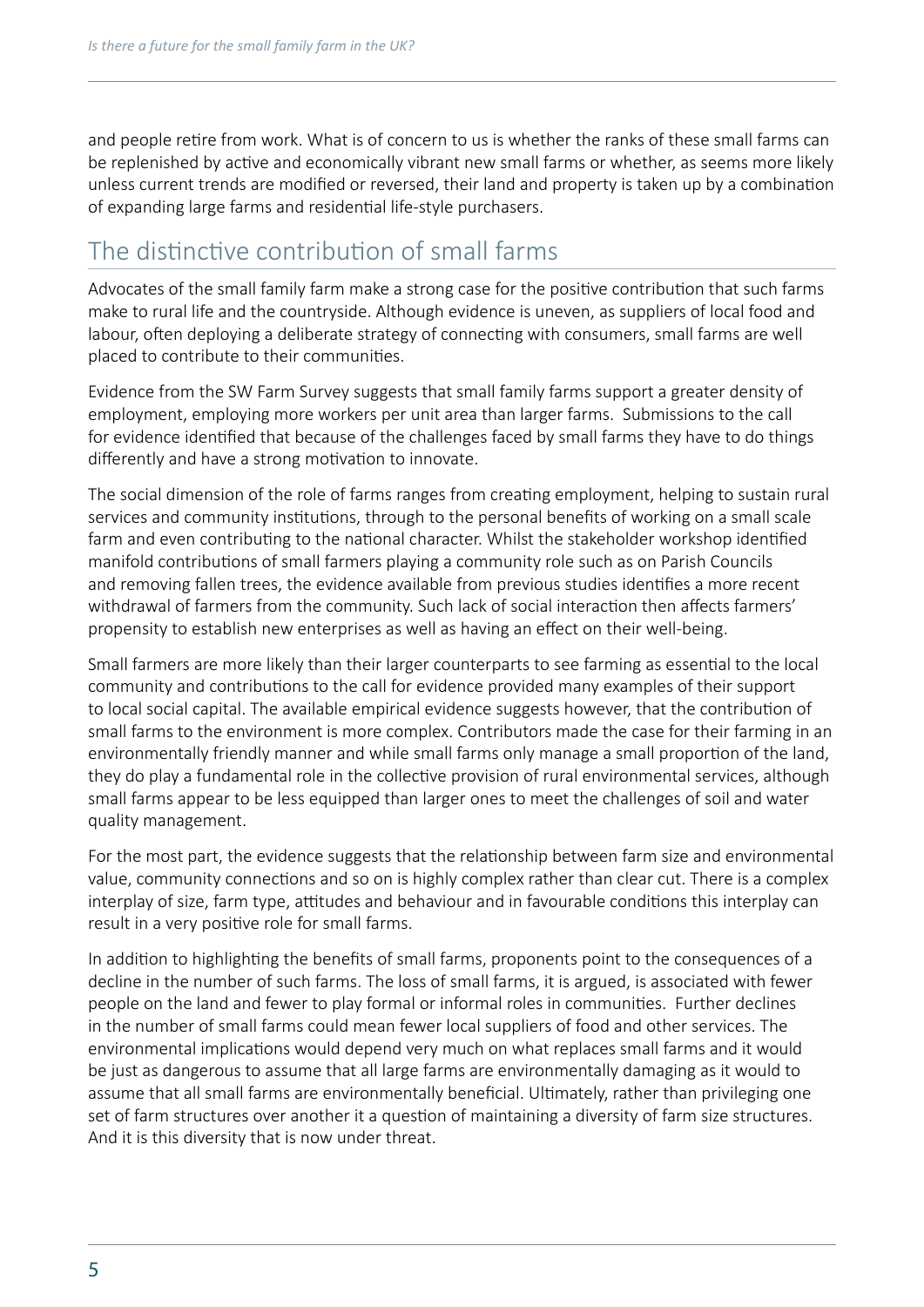#### The economics of small farms

Drawing on analysis of Farm Business Survey (FBS) data commissioned specifically for this research, as well as other sources, we examined the underlying economic circumstances of small farms and explored the factors that are associated with successful small farm businesses. The FBS analysis is based upon data from 2,418 farms from the 2014/15 (the most recently available data) England and Wales Farm Business Survey. The data were weighted drawing upon the standard FBS weights in order to produce national (England and Wales) estimates.

The combination of FBS data and analysis of the SW Farm Survey provides valuable insights into the contemporary economics of small farms and, importantly, helps highlight the heterogeneity of the small farm sector. Regardless of size the most resilient and successful farm businesses run profitable agricultural enterprises as well as gaining higher than average income from agri-environmental payments and diversification, whilst relying least in proportional terms on the Single Farm Payment (now Basic Payment Scheme). In other words, profitable and successful farm businesses are good at everything they do.

Small farms, in general, are associated with more modest Farm Business Income (FBI). However, this is often supplemented by other income from off the farm (both earned and transfer payments). FBS evidence also indicates that small farms are associated with a favourable return on capital. This, combined with an equally favourable debt to asset ratio, suggests that there is a platform from which to maintain a sustainable business or expand.

The infamous agricultural treadmill means that ever larger volumes of outputs are needed for farm businesses just to stand still in net income terms. As a group, both small and medium sized farms make a loss on their agricultural account, with small farms being dependent on income sources other than those derived from the sale of crops and livestock. For small mixed farms in particular, agri-environmental payments make a substantial contribution to overall BI and proportionally, the contribution of diversification income to overall FBI is higher for smaller farms. On top of this it is notable that the Single Farm Payment contributes over 100% of FBI on small mixed farms, highlighting how vulnerable they could be to a significant reduction, or even loss, of this payment.

Other contributing factors are the relationship between the age of the farmer and size of the business relative to its performance, and the likelihood of a successor being in place, with small farmers being the least likely to have a nominated successor. This is identified as arguably one of the largest risks for the future viability of family farms. It is however worth noting that the relationship between farm size and succession is complex as some small farms are essentially retirement holdings where a successor would not be expected.

Of course, not all operators of small farms will wish to expand. The heterogeneity apparent throughout the analysis presented in our report reflects a variety of different types of small family farm ranging from what may be considered 'main living' small farms through to 'lifestyle' and 'retirement' holdings. Some, with little or no debt and owning their own land, may be content to 'absorb' adverse changes in the economics of agriculture by adopting an ever more frugal lifestyle or supplementing with income from elsewhere. Others will need to adopt various strategies to capture a greater share of the value of the farm's output and/or achieve scale effects by collaborating with other farmers for example, via labour and/or machinery sharing.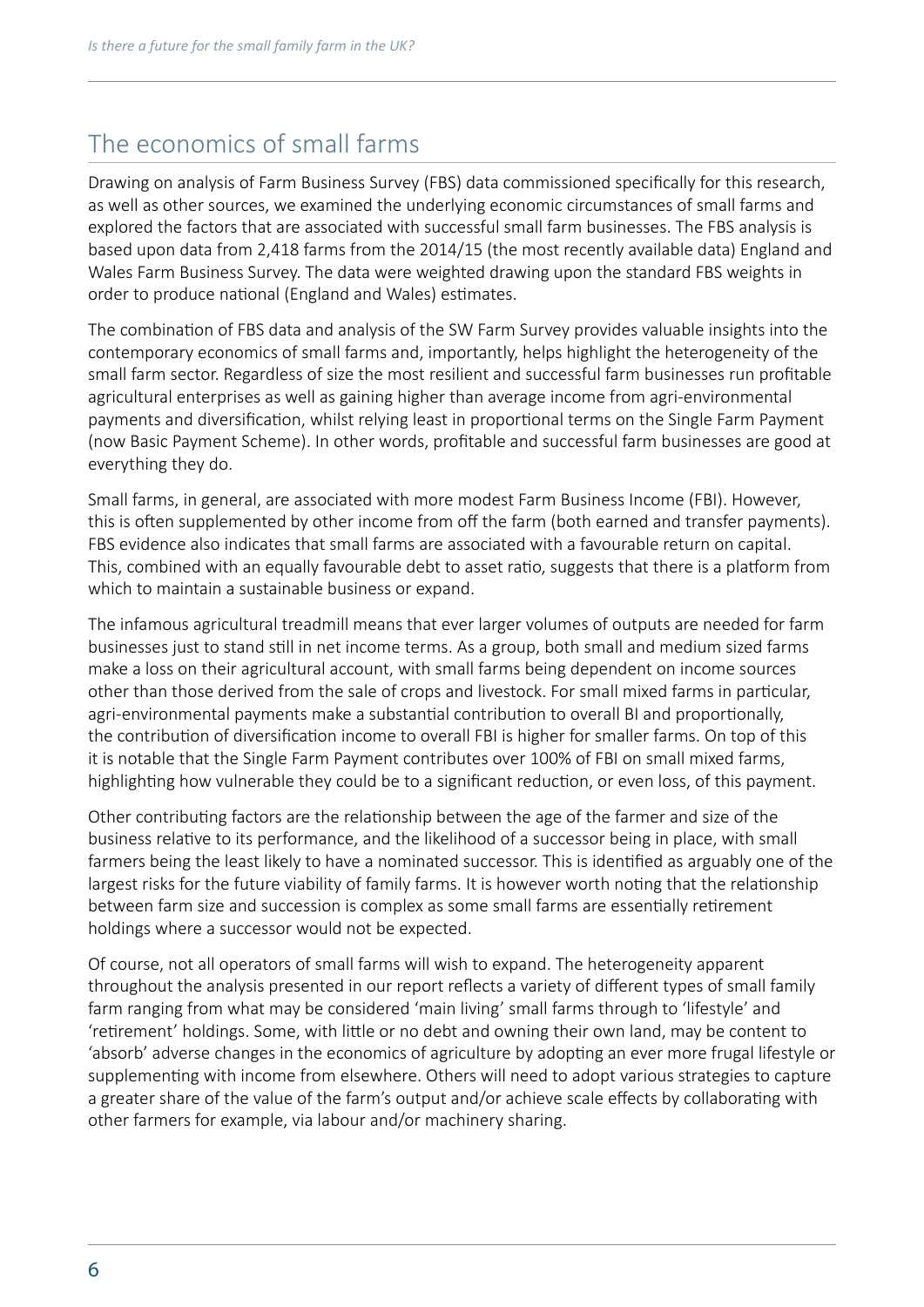#### Improving the resilience of the small farm

Before considering the implications of this research for improving the resilience of small farms, it is important to recognise that there is not necessarily a future for all small family farms. Powerful economic forces are continuing to drive change in farm size structures and there is a limit to which they can be resisted in the absence of fundamental change in global economic systems. As we have seen, the term 'small family farm' is really just a shorthand way of describing a spectrum of potentially very different farming, business and family situations, ranging from retirement holdings, 'lifestyle' farms, part-time farms, main living farms and so on. This heterogeneity in the small farm sector is likely to be reflected in a range of different futures for different farms. It also means that some small farms may be more in need of assistance than others and that different approaches might be needed for different sub-sectors of the small farm population.

We make a number of recommendations drawn from the evidence we have received, the reading we have undertaken during the course of this research project and, collectively, the many decades we have spent thinking and researching about these issues. In some cases, the development of more detailed and specific recommendations will require the additional input of specialists in order to take our thinking further, especially in areas that have been beyond the resourcing and timeframe of this research. As a general comment, we would also argue that we are not particularly well served by detailed, robust contemporary research on many of the issues facing the small farm.

Where appropriate (i.e. recognising that not all farms will want or need to change) improvements to farm management and performance are essential for enhancing the resilience of the small farm (or any farm). To be successful farmers require a wide range of different life-skills and aptitudes. A successful farmer has to have business acumen in terms of financial management (attention to costs and margins) as well as technical knowledge and know-how (agronomy, husbandry, mechanical skills), market knowledge, and social/emotional/familial intelligence and awareness. If this seems to be a tall order, we need to remember that these are the attributes to run a successful farm business. Even more skills may be required to run a diversified business combining farming and other activities.

There is a need for an improved understanding and analysis as to why some farmers are so much more successful than others. The data are largely associational. In other words, we know the farmer characteristics that are associated with good performance but we know far less about the causal mechanisms or how these various variables interact with each other. There is a need to build on this to promote improved business performance. This will require advice and facilitation and not just in the usual areas of agronomy, livestock genetics and so on but also recognising the fundamental strengths and challenges of the family business model and addressing issues of succession and retirement planning. Awareness of these issues has improved but awareness is not enough and there is little evidence that clear and unambiguous retirement and succession planning is a common feature of the agricultural sector. Generally, there is a need to upskill the agricultural sector as a whole through the provision of targeted and coordinated advice and training. Farmers should not just be passive recipients in all of this but can and should play an active role, building on the success of various skills and mentoring programmes.

Shortening the supply chain and gaining a larger share of the value of the end product is one route for improving the economic resilience of small family farms. Small farms are at a disadvantage both as purchasers of inputs (less able to negotiate bulk discounts) and as sellers (some buyers will not want to deal with small volumes). Collaboration between farmers offers one way to gain a scale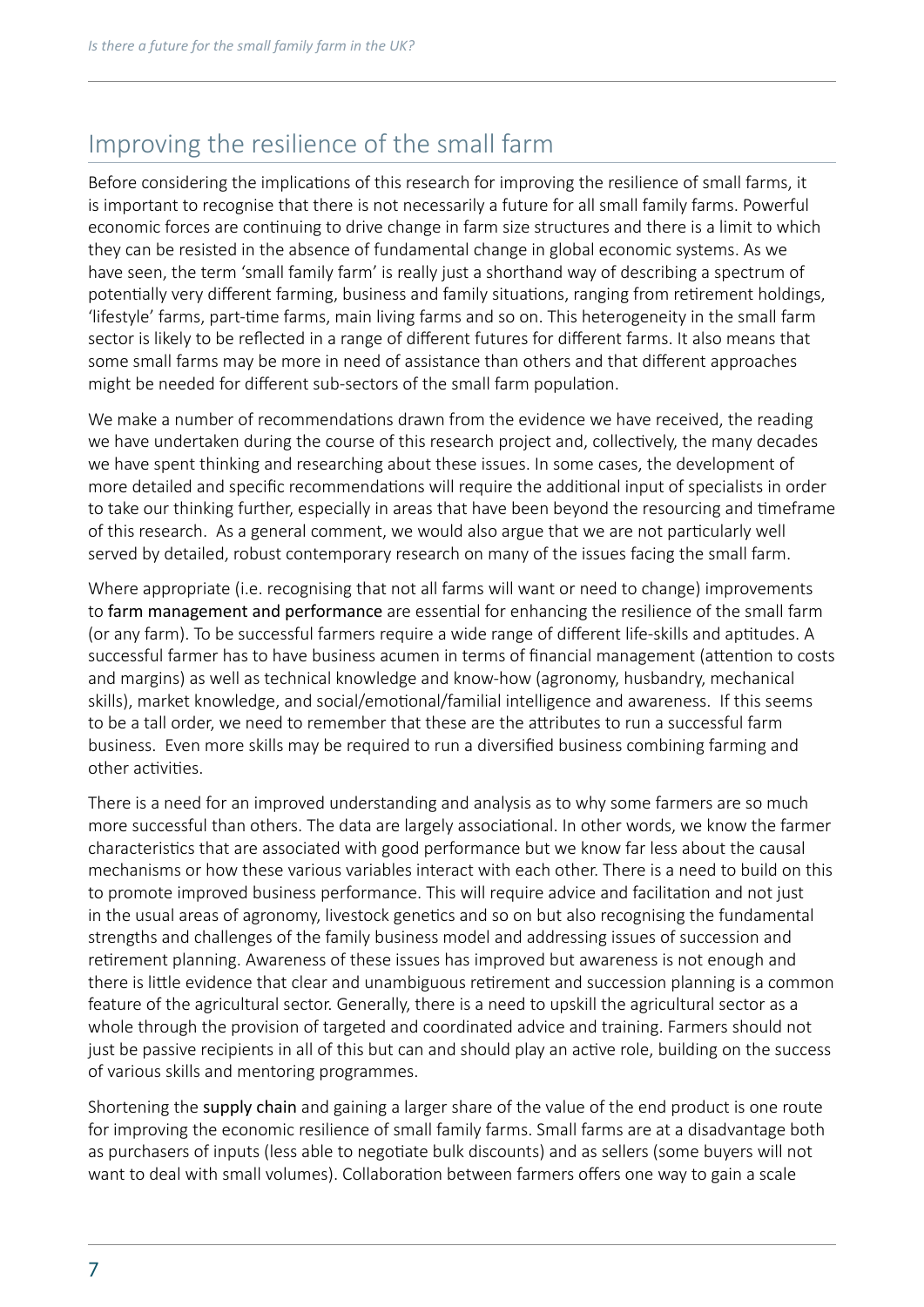effect but our evidence suggests that the operators of small farms are currently the least likely to be involved in collaborative activities.

Concerns have long been expressed regarding the 'closed shop' nature of agriculture and the barriers of access to land for new entrants as well as the interconnected issues of an ageing farm population and succession planning (or more often the lack of it). Steps need to be taken to encourage new blood into agriculture. Ideally this should be a combination of younger successors and genuine new entrants. Farming families should be encouraged to see succession planning as an investment in the future of their business and family. Initiatives to encourage succession and retirement planning should be encouraged and supported. It is vital that anyone engaged in offering succession planning advice understands that successful succession involves much more than the transfer of tangible assets. The transfer of intangible assets and delegation of managerial control are essential for successful succession, as is retirement planning. Succession is not simply a tax accounting and legal issue. It can involve complex psychology; changing roles within the business, family and community and can test interpersonal relationships. As such, it requires advisers and facilitators who are aware of these issues and who can help families steer a clear course through the succession process. In instances where farming families do not have a familial successor, incentives for share farming agreements and longer term FBTs could offer routes for new entrants as well as some modest progression opportunities. Larger estates could play a leading role here, offering a small proportion of their land on favourable terms to new entrants.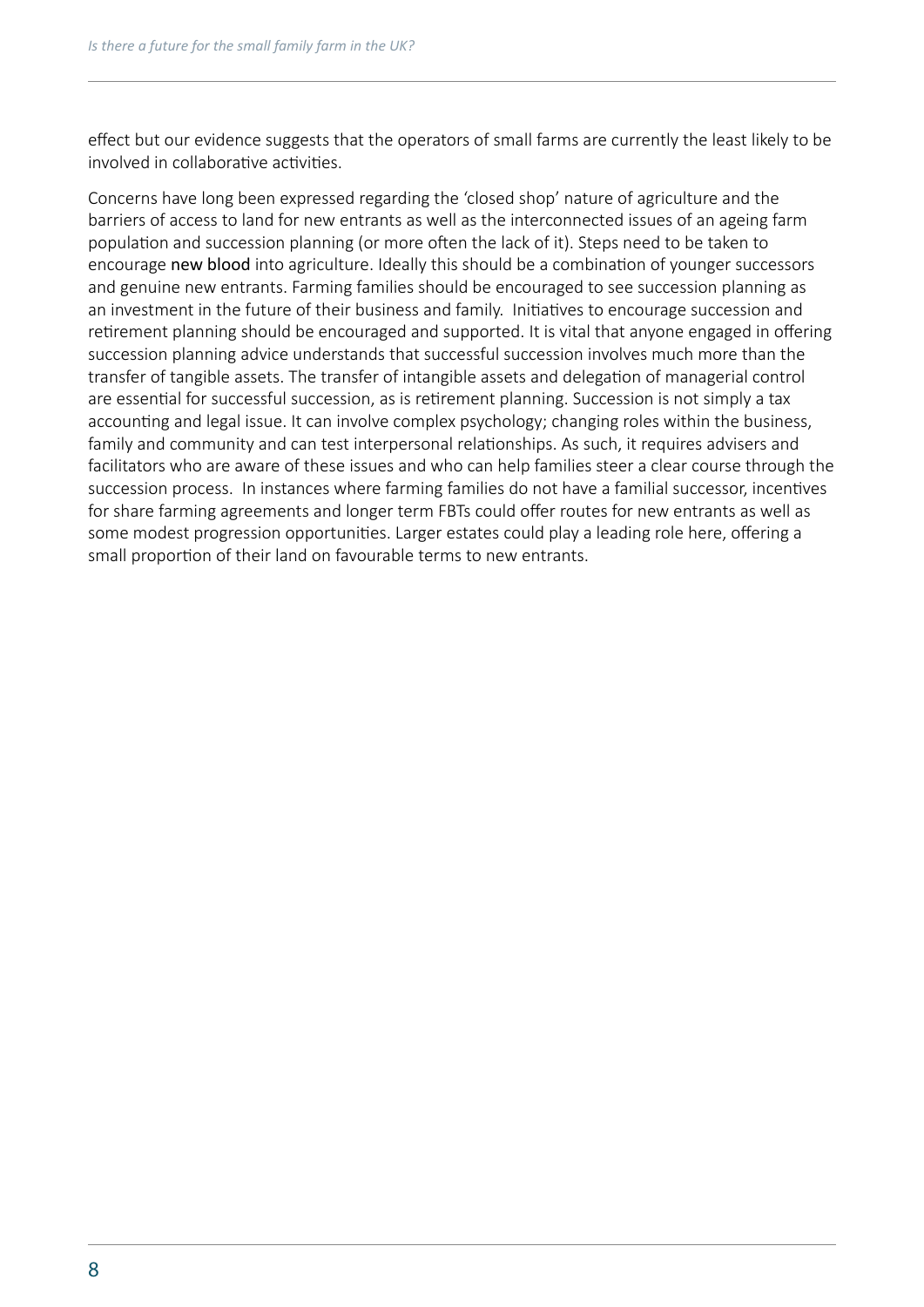## **Recommendations**

#### Recommendations for farmers and farm businesses to become more resilient

- **1)** Adopt lifelong learning through regularly accessing advice, support and information to help inform business decisions.
- **2)** Develop good management and technical skills to assist with the effective day-to-day management of a successful farm business.
- **3)** Develop and implement a plan for succession and/or retirement from farming.
- **4)** Collaborate with other farmers and supply chain partners, including developing local networks, peer support relationships and business opportunities.
- **5)** If appropriate and after full market research and business advice, introduce new enterprises to diversify farm business income.

#### Recommendations for the agricultural sector to support small family farms

- **6)** The formation of a task force to carry out further examination of variable performance in agriculture with the aim of providing further evidence on the causes of variable farm business performance and the factors that help improve performance.
- **7)** Develop a concordat between the various professional bodies who give advice to famers with a view to developing a common protocol for cross-referral and communication strategy about the range of advice and support available.
- **8)** The Farming Help Charities in conjunction with The Prince's Countryside Fund and other helping agencies should identify and equip individuals within farming areas to act as 'catalysts', guiding farmers to the information and support they need and assisting them in this process.
- **9)** Catalysts should be encouraged to establish a 'good farming neighbours' system to allow farmer to farmer peer group support, learning from other mentoring schemes.
- **10)** Rural estates should encourage the creation of opportunities for new farm businesses by investing in the provision of new housing for existing tenants to facilitate new entrants.
- **11)** Rural estates should be encouraged to take a lead in assisting new entrants through either Farm Business Tenancies or share farming arrangements.
- **12)** Rural estates should be encouraged to raise the minimum term for Farm Business Tenancies to 10 years to help strengthen farm businesses and encourage longer-term planning and investment with a view to policy change.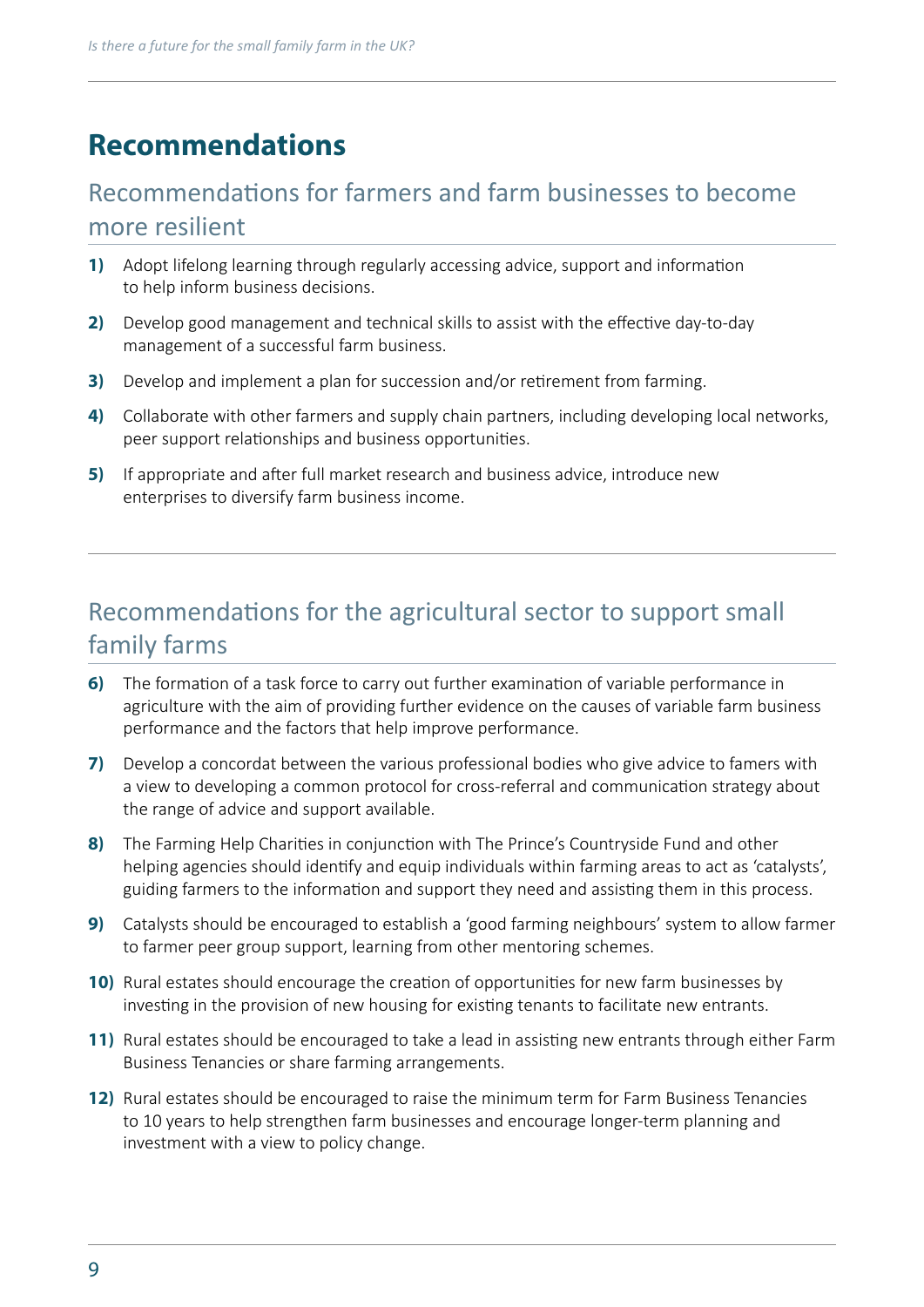#### Recommendations for policy makers

- **13)** Utilise a more flexible approach to encourage new entrants into farming through share farming arrangements and Farm Business Tenancies.
- **14)** Consideration should be given in planning policies to allow farmers of retirement age to build a retirement house when they agree to facilitate new entrants through Farm Business Tenancies, share farming or land purchase.
- **15)** Greater investment through rural development funding into farming entrance schemes such as Fresh Start Academies and the Fresh Start Land Enterprise matching service.
- **16)** Discussions should be held to establish what opportunities can be addressed through adjustments to tax reliefs currently available with the specific need to attract new entrants into farming.
- **17)** Promoters of Short Supply Chains and added value (such as social enterprises, local authorities and rural development schemes) should make engagement with small family farmers a strategic priority.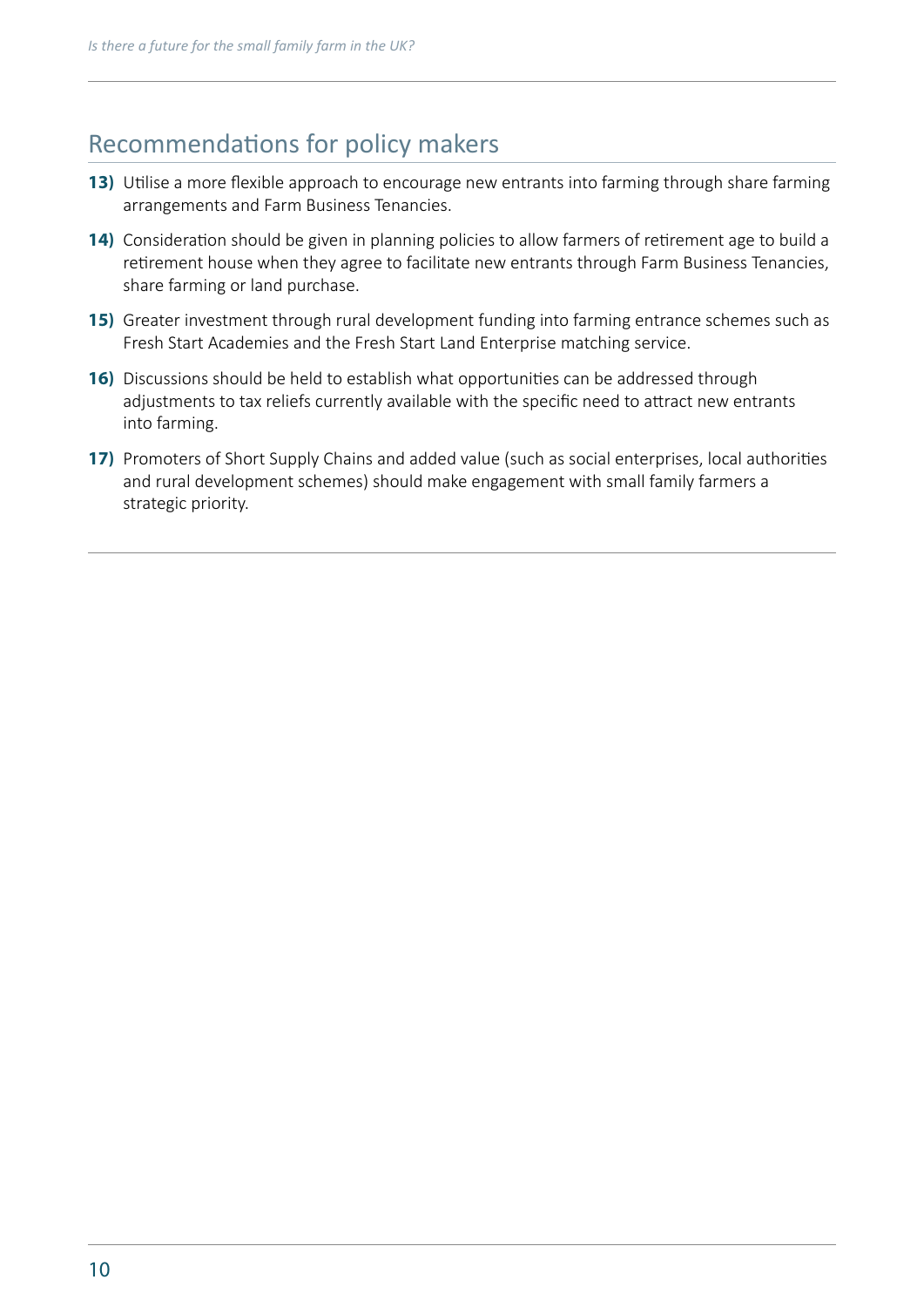